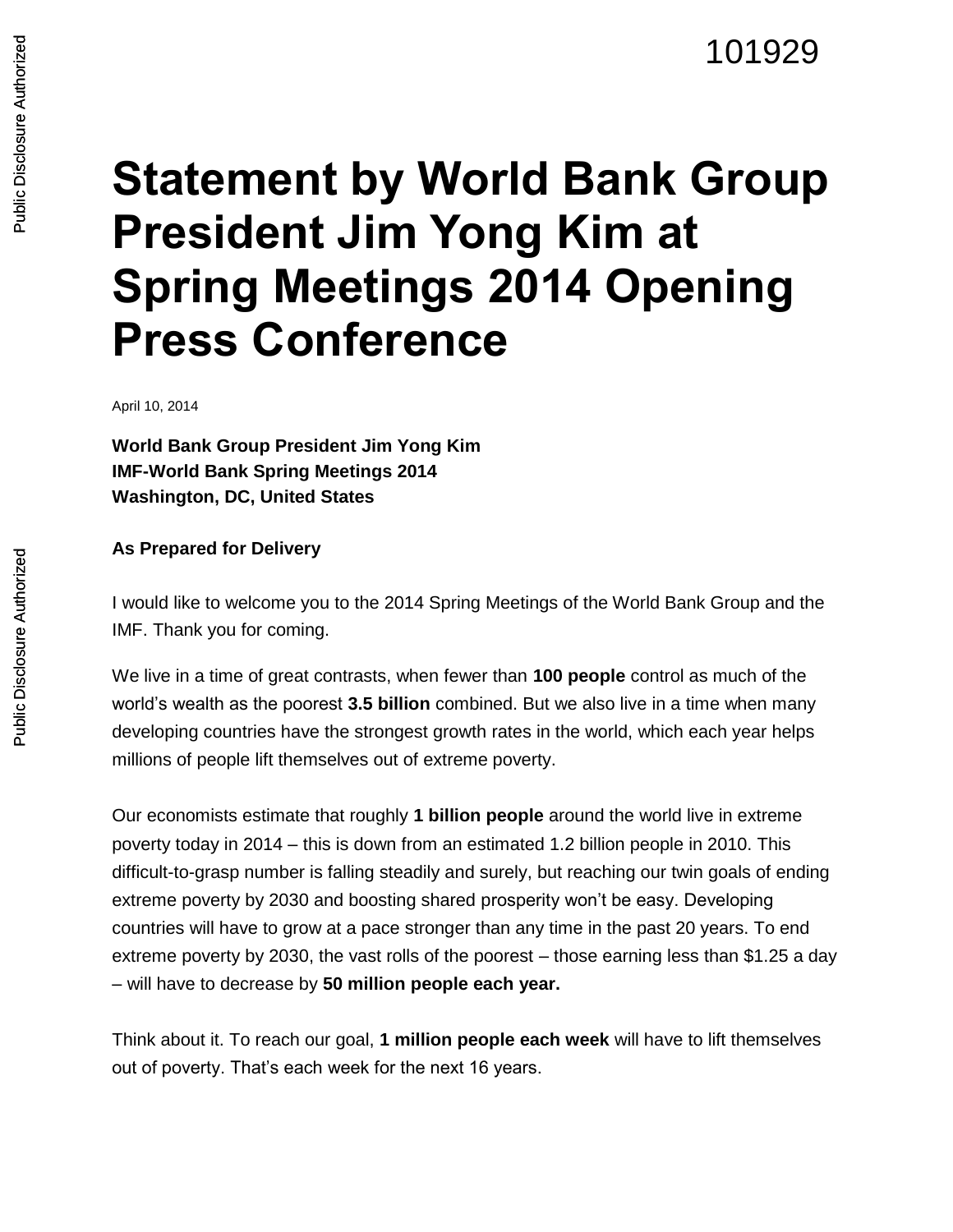And we **strongly believe** this can happen.

Economic growth has been vital for reducing extreme poverty and improving the lives of many poor people. But if this mass migration of people moving from poverty to prosperity is really to gather strength, we need growth that is inclusive creates jobs, and assists the poor directly.

Growth, of course, remains critically important – responsible for three-quarters of the reduction in poverty numbers. So when we look at the global economy today, growth in high-income countries is accelerating and developing countries are growing, though less briskly than before.

Short term risks to the global economy have eased. Increasingly our worries are focused on the medium-term. Our concern is that the pace of reform could be slowing in this post-crisis period. The focus must return urgently to the structural reform agenda. Even a small setback can result in leaving millions of families in destitution rather than escaping poverty.

Today we're releasing a report called "Prosperity for All," which clearly makes the point that tackling poverty requires understanding where the greatest number of poor live. But it also shows that we must concentrate where hardship is most pervasive. Many smaller countries have far higher shares of their people living below the poverty line. In **16 countries**, more than half the population is living in extreme poverty.

Reducing poverty in these places is as important as making progress in countries where the absolute number of poor people is much bigger. **We also** must ensure that economic growth in the years ahead is sustainable and takes us off the destructive path of climate change. Climate change could reverse hard-won development gains and could stop our end poverty efforts completely. **We can't end poverty unless we take serious steps to protect our planet.**

In Tokyo, 18 months ago, we promised to become a "solutions bank." A year ago, in this same room, we announced our goal to end poverty by 2030 and boost shared prosperity. Six months ago, we announced our World Bank Group strategy for our twin goals. To implement this strategy, we needed to become fit for purpose and secure additional finance.

Starting in July, we will be working differently – we will have global communities of experts in all major areas of development whose work will be aligned to our goals and put us on the